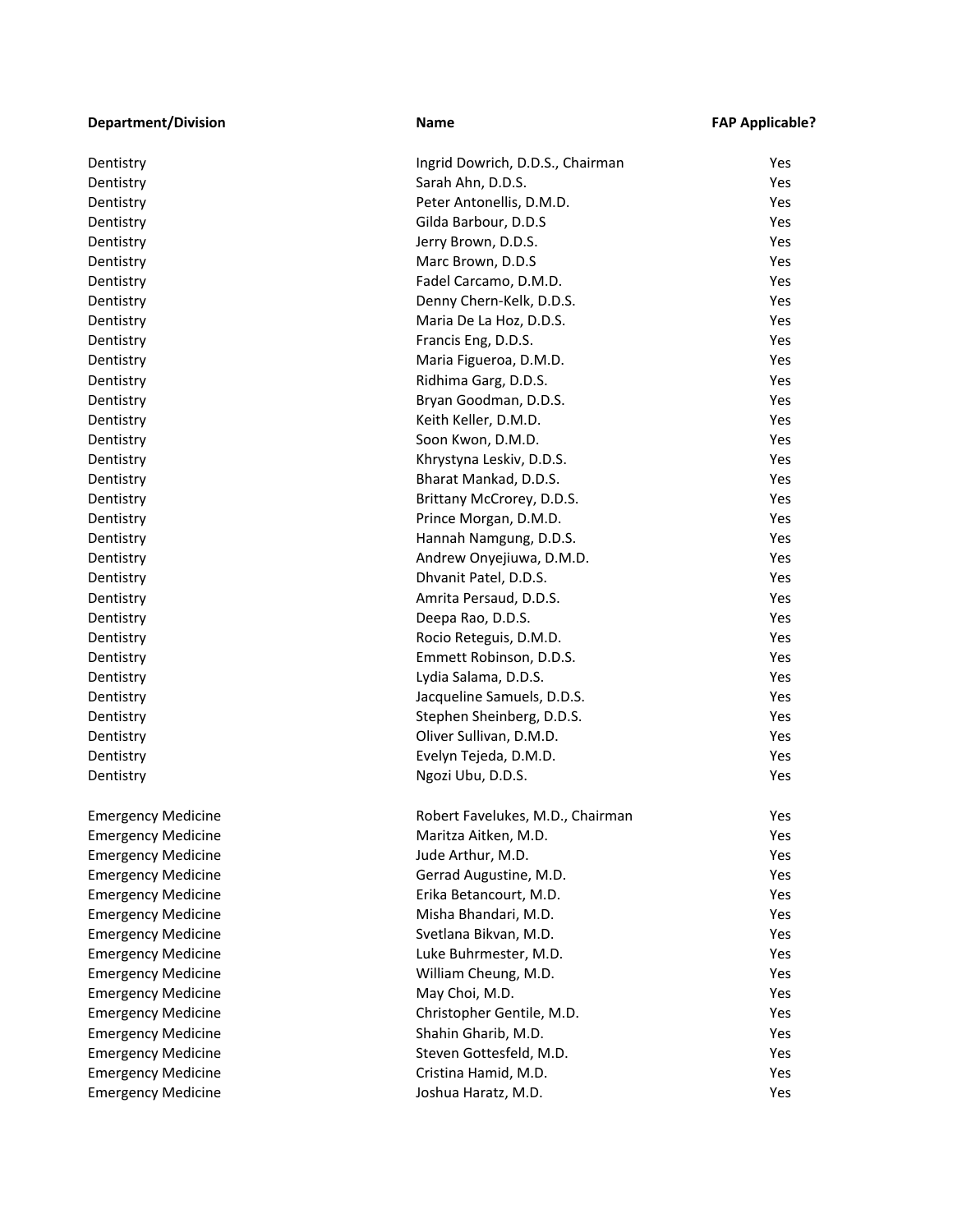| <b>Emergency Medicine</b> | Omar Hasan, M.D.                              | Yes |
|---------------------------|-----------------------------------------------|-----|
| <b>Emergency Medicine</b> | Barry Kang, M.D.                              | Yes |
| <b>Emergency Medicine</b> | Leyam Kewson, M.D.                            | Yes |
| <b>Emergency Medicine</b> | Diana Kim-Liu, M.D.                           | Yes |
| <b>Emergency Medicine</b> | Sheila King, M.D.                             | Yes |
| <b>Emergency Medicine</b> | Timothy Kintzel, M.D.                         | Yes |
| <b>Emergency Medicine</b> | Erol Kohli, M.D.                              | Yes |
| <b>Emergency Medicine</b> | Timothy Koo, M.D.                             | Yes |
| <b>Emergency Medicine</b> | Christopher Lee, M.D.                         | Yes |
| <b>Emergency Medicine</b> | Daniel Lepp, M.D.                             | Yes |
| <b>Emergency Medicine</b> | Robert Levokove, M.D.                         | Yes |
| <b>Emergency Medicine</b> | Jennifer Liburd, M.D.                         | Yes |
| <b>Emergency Medicine</b> | Madi Lindauer, M.D.                           | Yes |
| <b>Emergency Medicine</b> | Stephen Lowery, M.D.                          | Yes |
| <b>Emergency Medicine</b> | Maryann Mansour, M.D.                         | Yes |
| <b>Emergency Medicine</b> | Charles Martinez, M.D.                        | Yes |
| <b>Emergency Medicine</b> | Chilembwe Mason, M.D.                         | Yes |
| <b>Emergency Medicine</b> | David Matherly, M.D.                          | Yes |
| <b>Emergency Medicine</b> | Brynne McAlpine, M.D.                         | Yes |
| <b>Emergency Medicine</b> | Jamarcy McDaniel, M.D.                        | Yes |
| <b>Emergency Medicine</b> | Shenequa McLeod, M.D.                         | Yes |
| <b>Emergency Medicine</b> | Johnathan Meldrum, M.D.                       | Yes |
| <b>Emergency Medicine</b> | Matthew Morrison, M.D.                        | Yes |
| <b>Emergency Medicine</b> | Koustav Mukherjee, M.D.                       | Yes |
| <b>Emergency Medicine</b> | Stacy Nunberg, M.D.                           | Yes |
| <b>Emergency Medicine</b> | Gina Pan, M.D.                                | Yes |
| <b>Emergency Medicine</b> | Langley Partridge, M.D.                       | Yes |
| <b>Emergency Medicine</b> | Amish Patel, M.D.                             | Yes |
| <b>Emergency Medicine</b> | Brijal Patel, M.D.                            | Yes |
| <b>Emergency Medicine</b> | Ketan Patel, M.D.                             | Yes |
| <b>Emergency Medicine</b> | Alissa Romano, M.D.                           | Yes |
| <b>Emergency Medicine</b> | Julian Rothschild, M.D.                       | Yes |
| <b>Emergency Medicine</b> | Daniel Silva, M.D.                            | Yes |
| <b>Emergency Medicine</b> | Anele Slezinger, M.D.                         | Yes |
| <b>Emergency Medicine</b> | Ayilim Sudhakar, M.D.                         | Yes |
| <b>Emergency Medicine</b> | Edith Swain, M.D.                             | Yes |
| <b>Emergency Medicine</b> | Nelson Tieng, M.D.                            | Yes |
| <b>Emergency Medicine</b> | Elizabeth Tillem, M.D.                        | Yes |
| <b>Emergency Medicine</b> | Alla Trubetskoy, M.D.                         | Yes |
| <b>Emergency Medicine</b> | Diane Truong, M.D.                            | Yes |
| <b>Emergency Medicine</b> | Douglas Tyler, M.D.                           | Yes |
| <b>Emergency Medicine</b> | Alexander Woo, M.D.                           | Yes |
| <b>Emergency Medicine</b> | David Zhang, M.D.                             | Yes |
|                           |                                               |     |
| Ear, Nose, and Throat     | Walter Ralph, Jr., M.D., PhD, Acting Chairman | Yes |
| Ear, Nose, and Throat     | Dr. Srinivasan Krishna, M.D., MPH             | Yes |
| Ear, Nose, and Throat     | Dr. David Myssiorek, M.D.                     | Yes |
| Ear, Nose, and Throat     | Dr. Robert Wong, M.D.                         | Yes |
|                           |                                               | Yes |
| <b>Family Medicine</b>    | Douglas Reich, M.D., Chairman                 | Yes |

Yes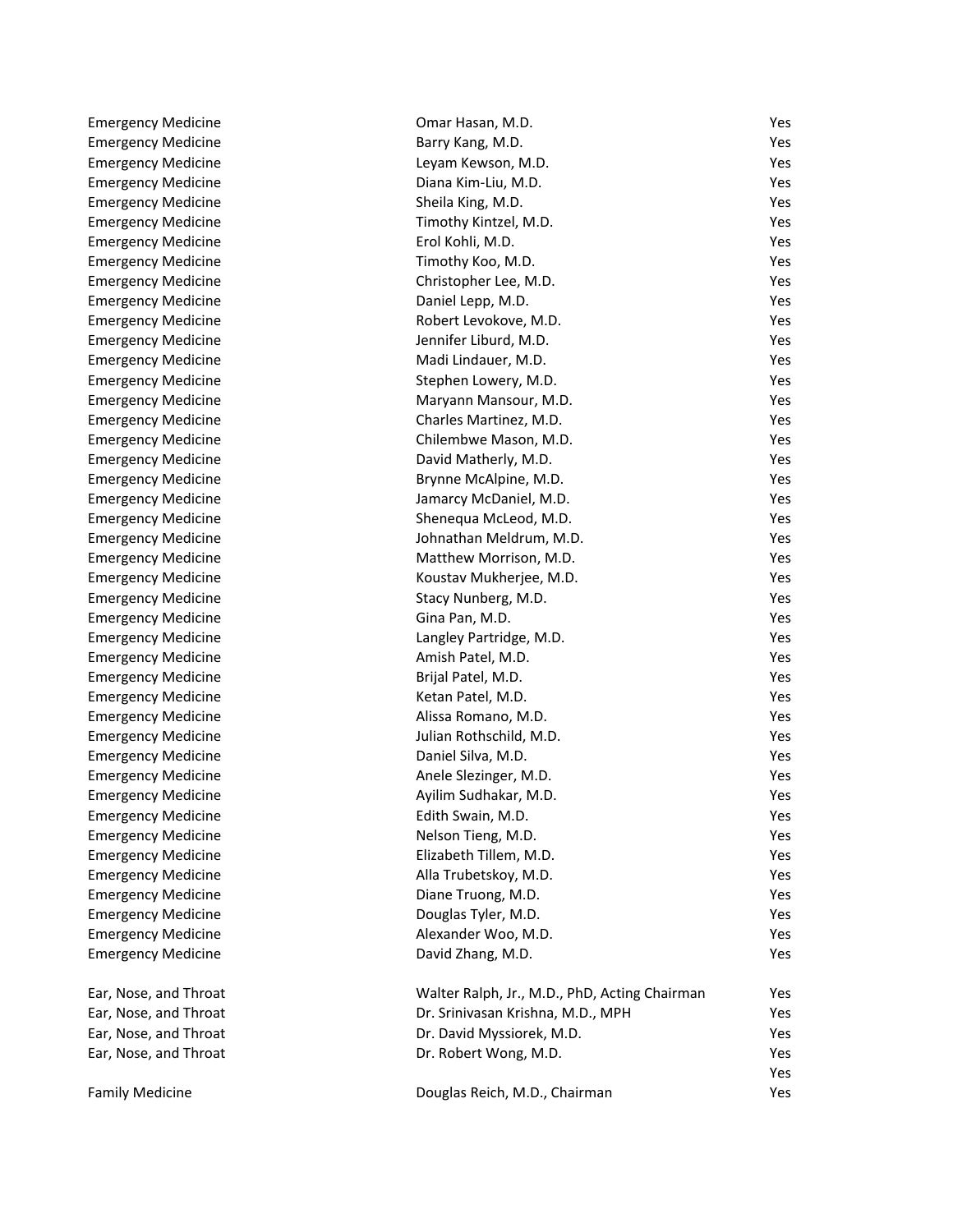| <b>Family Medicine</b>    | Saurabh Arya, M.D.                              | Yes |
|---------------------------|-------------------------------------------------|-----|
| <b>Family Medicine</b>    | Eniola Ayeni, D.O.                              | Yes |
| <b>Family Medicine</b>    | Paul Beach, M.D.                                | Yes |
| <b>Family Medicine</b>    | Ravilya Caine, M.D.                             | Yes |
| <b>Family Medicine</b>    | Michael Farina, M.D.                            | Yes |
| <b>Family Medicine</b>    | Consuelo Feliz Mendez, M.D.                     | Yes |
| <b>Family Medicine</b>    | Anil Gogineni, M.D.                             | Yes |
| <b>Family Medicine</b>    | Anthony Greenidge, M.D.                         | Yes |
| <b>Family Medicine</b>    | Saqib Hafeez, M.D.                              | Yes |
| <b>Family Medicine</b>    | Elena Hill, M.D.                                | Yes |
| <b>Family Medicine</b>    | Michelle Jindal, M.D.                           | Yes |
| <b>Family Medicine</b>    | Sri Lakshmi Kadiyala, M.D.                      | Yes |
| <b>Family Medicine</b>    | Harold Kerolle, M.D.                            | Yes |
| <b>Family Medicine</b>    | Maureen Kwankam, M.D.                           | Yes |
| <b>Family Medicine</b>    | Sindhura Manubolu, M.D.                         | Yes |
| <b>Family Medicine</b>    | Cheryl Martin, M.D.                             | Yes |
| <b>Family Medicine</b>    | Musulu Mbayanga, M.D.                           | Yes |
| <b>Family Medicine</b>    | Jorge Merino, M.D.                              | Yes |
| <b>Family Medicine</b>    | Laurence Miller, M.D.                           | Yes |
| <b>Family Medicine</b>    | Raphael Odekunle, M.D.                          | Yes |
| <b>Family Medicine</b>    | Emem Okonkwo, M.D.                              | Yes |
| <b>Family Medicine</b>    | Amar Ouadi, M.D.                                | Yes |
| <b>Family Medicine</b>    | Vijaya Reddi, M.D.                              | Yes |
| <b>Family Medicine</b>    | Arghavan Sadeghi Zangeneh, M.D.                 | Yes |
| <b>Family Medicine</b>    | Arzhang Sadeghy, M.D.                           | Yes |
| <b>Family Medicine</b>    | Syed Asim Shah, M.D.                            | Yes |
| <b>Family Medicine</b>    | Ayilam Sudhakar, M.D.                           | Yes |
| <b>Family Medicine</b>    | Saeid Tafreshi, M.D.                            | Yes |
| <b>Family Medicine</b>    | Jose Tiburcio, M.D.                             | Yes |
| <b>Family Medicine</b>    | Rubi Valerio, M.D.                              | Yes |
| <b>Family Medicine</b>    | Rajya Yalla, M.D.                               | Yes |
| Department of Medicine    | Sridhar Chilimuri, M.D., Physician-In-Chief/Cha | Yes |
| Division of Cardiology    | Jonathan Bella, M.D., Chief                     | Yes |
| Division of Cardiology    | Gayathri Kamalakkannan, M.D.                    | Yes |
| Division of Cardiology    | Nassim Krim, M.D.                               | Yes |
| Division of Cardiology    | Marin Nicu, M.D.                                | Yes |
| Division of Cardiology    | Amandeep Singh, M.D.                            | Yes |
| Division of Cardiology    | Eduard Sklyar, M.D.                             | Yes |
| Division of Cardiology    | Timothy Vittorio, M.D.                          | Yes |
| Division of Dermatology   | Donald Rudikoff, M.D., Chief                    | Yes |
| Division of Dermatology   | <b>Marcel Perl</b>                              | Yes |
| Division of Endocrinology | Vivien Leung, M.D., Chief                       | Yes |
| Division of Endocrinology | Sneha Galiveeti, M.D.                           | Yes |
| Division of Endocrinology | Sharon Kim, M.D.                                | Yes |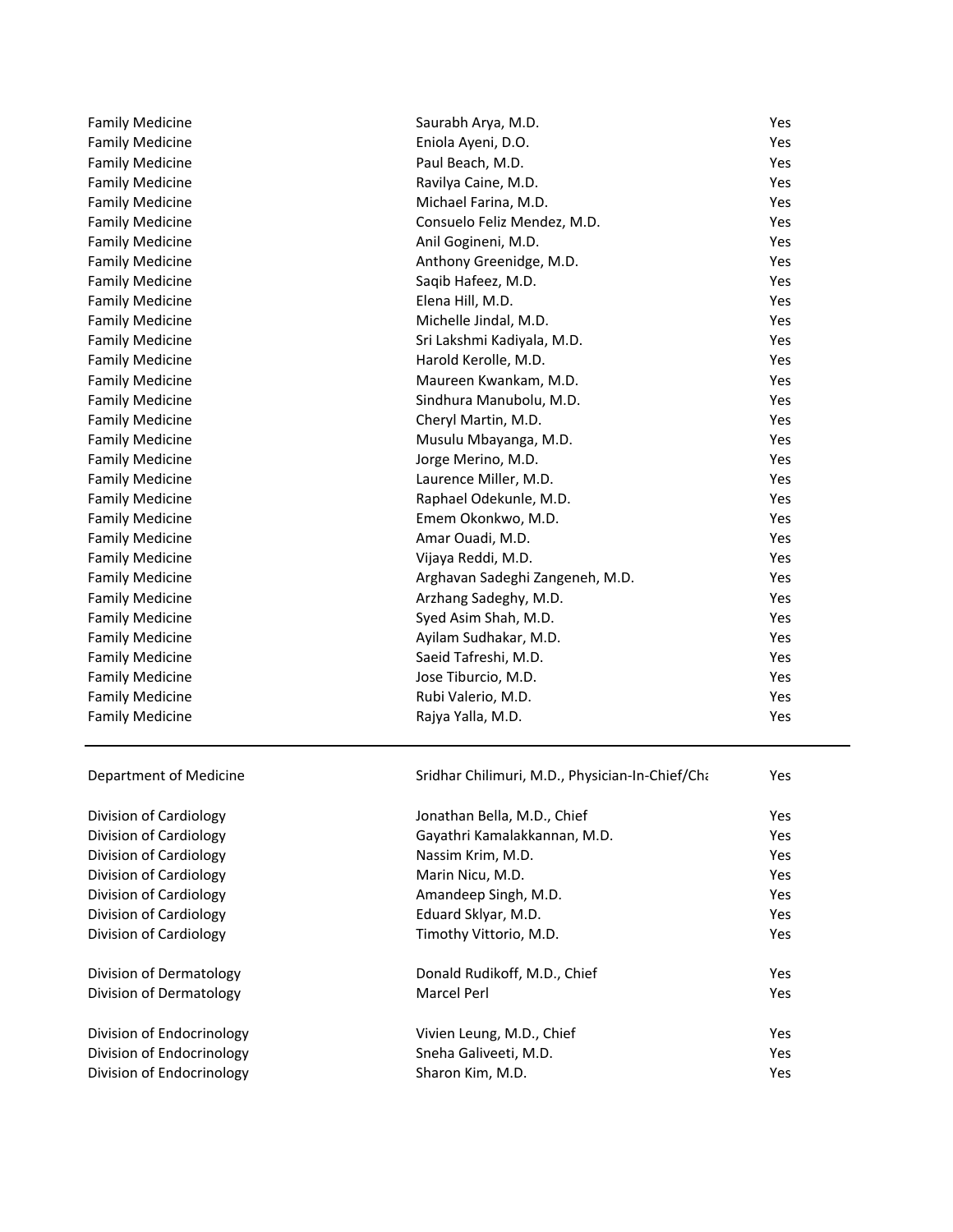| Division of Gastroenterology                                                 | Bhavna Balar, M.D., Chief    | Yes |
|------------------------------------------------------------------------------|------------------------------|-----|
| Division of Gastroenterology                                                 | Myrta Daniel, M.D.           | Yes |
| Division of Gastroenterology                                                 | Anil Dev, M.D.               | Yes |
| Division of Gastroenterology                                                 | Ariyo Ihimoyan, M.D.         | Yes |
| Division of Gastroenterology                                                 | Jasbir Makker, M.D.          | Yes |
| Division of Gastroenterology                                                 | Harish Patel, M.D.           | Yes |
| Division of Gastroenterology                                                 | Prospere Remy, M.D.          | Yes |
| Division of Infectious Diseases/ AIDS Program                                | Cosmina Zeana, M.D., Chief   | Yes |
| Division of Infectious Diseases/ AIDS Program                                | Esther Arguello, M.D.        | Yes |
| Division of Infectious Diseases/ AIDS Program                                | David Ferris, M.D.           | Yes |
| Division of Infectious Diseases/ AIDS Program                                | Efrain Gonzalez, M.D.        | Yes |
| Division of Infectious Diseases/ AIDS Program                                | Timothy Kanter, M.D.         | Yes |
| Division of Infectious Diseases/ AIDS Program                                | Paul Kelly, M.D.             | Yes |
| Division of Infectious Diseases/ AIDS Program                                | Christina Koizumi, M.D.      | Yes |
|                                                                              |                              | Yes |
| Division of Nephrology                                                       | Rabih Nasr, M.D., Chief      | Yes |
| Division of Nephrology                                                       | Muhammad Akhter, M.D.        | Yes |
| Division of Nephrology                                                       | Asad Ali, M.D.               | Yes |
| Division of Nephrology                                                       | Kalpana Uday, M.D.           | Yes |
|                                                                              |                              | Yes |
| Division of Neurology                                                        | Rene Elkin, M.D., Chief      | Yes |
| Division of Neurology                                                        | Divya Arya                   | Yes |
| Division of Neurology                                                        | Manjeet Dhallu, M.D.         | Yes |
| Division of Neurology                                                        | Barbara Koppel, M.D.         | Yes |
| Division of Neurology                                                        | Eghosa Omoregie, M.D.        | Yes |
| Division of Pain Management                                                  | Myra White, M.D.             | Yes |
| Division of Palliative Care Medicine                                         | Lourdes Merlo, M.D., Chief   | Yes |
| Division of Physical Therapy & Rehabilitation                                | Marshall Kurtz, M.D., Chief  | Yes |
| Division of Physical Therapy & Rehabilitation                                | Jeffrey Kornreich            | Yes |
| Division of Primary Care and Preventive Medicine Abayomi Salako, M.D., Chief |                              | Yes |
| Division of Primary Care and Preventive Medicine Sai Lakshmi Akella, M.D.    |                              | Yes |
| Division of Primary Care and Preventive Medicine                             | Vamsi Amanchi, M.D.          | Yes |
| Division of Primary Care and Preventive Medicine                             | Rachel Bermudez, M.D.        | Yes |
| Division of Primary Care and Preventive Medicine                             | Amandeep Brar, M.D.          | Yes |
| Division of Primary Care and Preventive Medicine                             | Tricia Chan, M.D.            | Yes |
| Division of Primary Care and Preventive Medicine                             | Yvonne Cruz, M.D.            | Yes |
| Division of Primary Care and Preventive Medicine                             | Fjona Fundo, M.D.            | Yes |
| Division of Primary Care and Preventive Medicine                             | Sudharsan Gongati, M.D.      | Yes |
| Division of Primary Care and Preventive Medicine                             | Maheswara Irigela, M.D.      | Yes |
| Division of Primary Care and Preventive Medicine                             | Padmavathi Jagarlamudi, M.D. | Yes |
| Division of Primary Care and Preventive Medicine                             | Prajna Latika, M.D.          | Yes |
| Division of Primary Care and Preventive Medicine                             | Barbara Mclean, M.D.         | Yes |
| Division of Primary Care and Preventive Medicine                             | Nita Nair, M.D.              | Yes |
| Division of Primary Care and Preventive Medicine                             |                              |     |
|                                                                              | Anita Narula, M.D.           | Yes |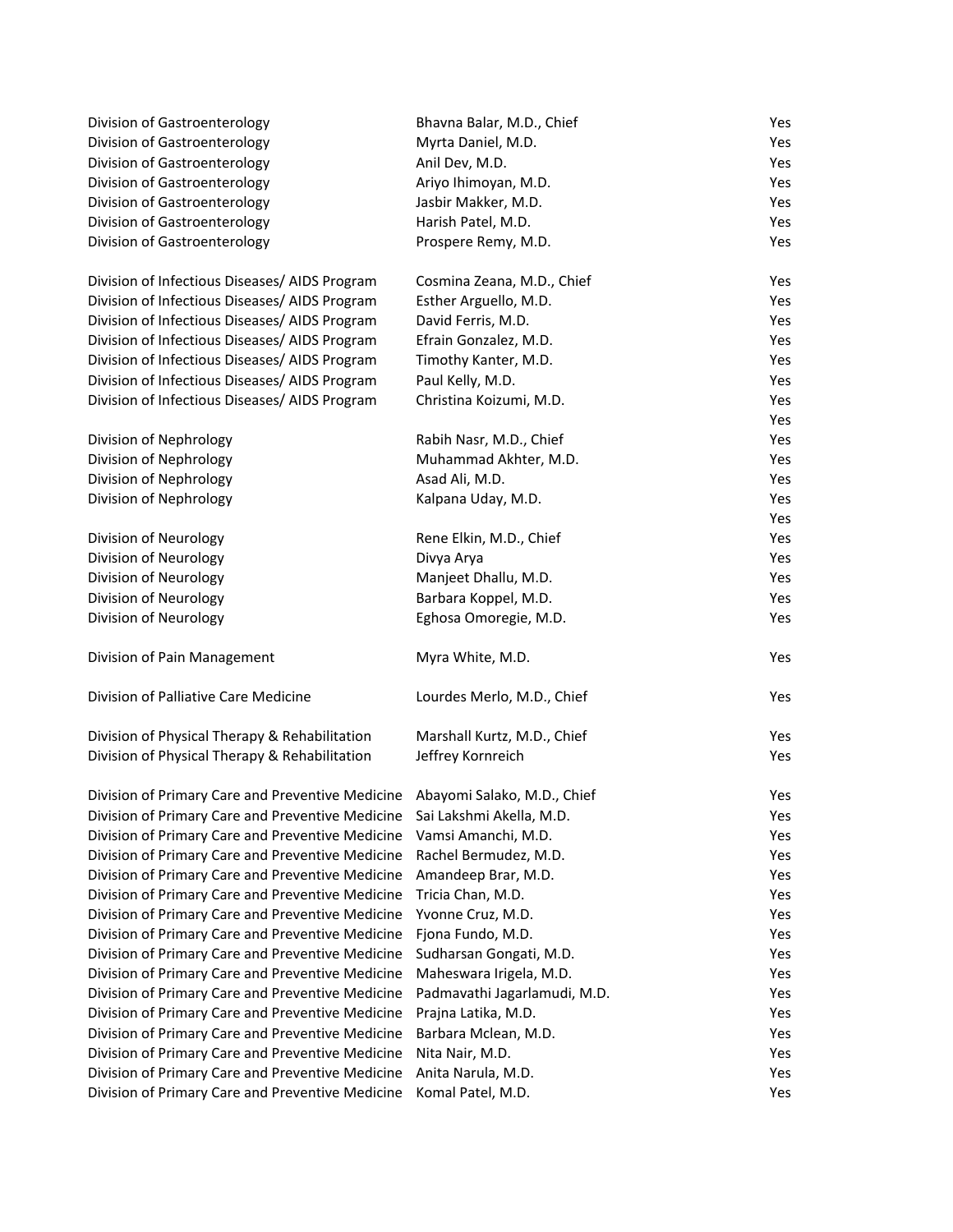| Division of Primary Care and Preventive Medicine | Vijaya Perugu, M.D.                 | Yes |
|--------------------------------------------------|-------------------------------------|-----|
| Division of Primary Care and Preventive Medicine | Amparo Ramirez, M.D.                | Yes |
| Division of Primary Care and Preventive Medicine | Nikita Sowma, M.D.                  | Yes |
| Division of Primary Care and Preventive Medicine | Monica Suarez, M.D.                 | Yes |
| Division of Primary Care and Preventive Medicine | Sushma Vaddigiri, M.D.              | Yes |
| Division of Primary Care and Preventive Medicine | Anisha Vupputuri, M.D.              | Yes |
| Division of Primary Care and Preventive Medicine | Bushra Zaidi, M.D.                  | Yes |
| Division of Primary Care and Preventive Medicine | May Zaw, M.D.                       | Yes |
| Division of Pulmonary Medicine/ Critical Care    | Gilda Diaz-Fuentes, M.D., Chief     | Yes |
| Division of Pulmonary Medicine/ Critical Care    | Joshua Davidson, M.D.               | Yes |
| Division of Pulmonary Medicine/ Critical Care    | Vincent Grbach, M.D.                | Yes |
| Division of Pulmonary Medicine/ Critical Care    | Misbahuddin Khaja, M.D.             | Yes |
| Division of Pulmonary Medicine/ Critical Care    | Dmitry Lvovsky, M.D.                | Yes |
| Division of Pulmonary Medicine/ Critical Care    | Madanmohan Patel, M.D.              | Yes |
| Division of Pulmonary Medicine/ Critical Care    | <b>Richard Novitch</b>              | Yes |
| Division of Pulmonary Medicine/ Critical Care    | Ravish Singhal, M.D.                | Yes |
| Division of Pulmonary Medicine/ Critical Care    | Trupti Vakde, M.D.                  | Yes |
| Division of Pulmonary Medicine/ Critical Care    | Sindhaghatta Venkatram, M.D.        | Yes |
| Division of Rheumatology                         | Giovanni Franchin, M.D., PhD, Chief | Yes |
| Division of Rheumatology                         | Arlene Tieng, M.D.                  | Yes |
| Obstetrics/Gynecology                            | Magdy Mikhail, M.D., Chairman       | Yes |
| Obstetrics/Gynecology                            | Jonelle Bingham-Alexander, M.D.     | Yes |
| Obstetrics/Gynecology                            | Tajudeen Dabiri, M.D.               | Yes |
| Obstetrics/Gynecology                            | Sharon Dragich, M.D.                | Yes |
| Obstetrics/Gynecology                            | Revital Faro, M.D.                  | Yes |
| Obstetrics/Gynecology                            | Dara Forrester, M.D.                | Yes |
| Obstetrics/Gynecology                            | Magdalen Hull, M.D.                 | Yes |
| Obstetrics/Gynecology                            | Marjorie Jean-Michel, M.D.          | Yes |
| Obstetrics/Gynecology                            | Barry Karpel, M.D.                  | Yes |
| Obstetrics/Gynecology                            | Blair Kokotek, M.D.                 | Yes |
| Obstetrics/Gynecology                            | Jonathan Marder, M.D.               | Yes |
| Obstetrics/Gynecology                            | Carolina Martinez, M.D.             | Yes |
| Obstetrics/Gynecology                            | Alireza Mehdizadeh, M.D.            | Yes |
| Obstetrics/Gynecology                            | Aruna Mishra, M.D.                  | Yes |
| Obstetrics/Gynecology                            | George Mussalli, M.D.               | Yes |
| Obstetrics/Gynecology                            | Avanee Patel, M.D.                  | Yes |
| Obstetrics/Gynecology                            | Oksana Pylypiv, M.D.                | Yes |
| Obstetrics/Gynecology                            | Andrzej Riess, M.D.                 | Yes |
| Obstetrics/Gynecology                            | Caryn Russman, M.D.                 | Yes |
| Obstetrics/Gynecology                            | Valmiki Seeraj, M.D.                | Yes |
| Obstetrics/Gynecology                            | Monica Simons, M.D.                 | Yes |
| Obstetrics/Gynecology                            | Harriet Smith, M.D.                 | Yes |
| Division of OB Anesthesiology                    | Saeed Oraee, M.D., Chief            | Yes |
| Division of OB Anesthesiology                    | Vanessa Clarke, M.D.                | Yes |
| Division of OB Anesthesiology                    | Benjamin Gelman, M.D.               | Yes |
| Division of OB Anesthesiology                    | Narayan Lakshman, M.D.              | Yes |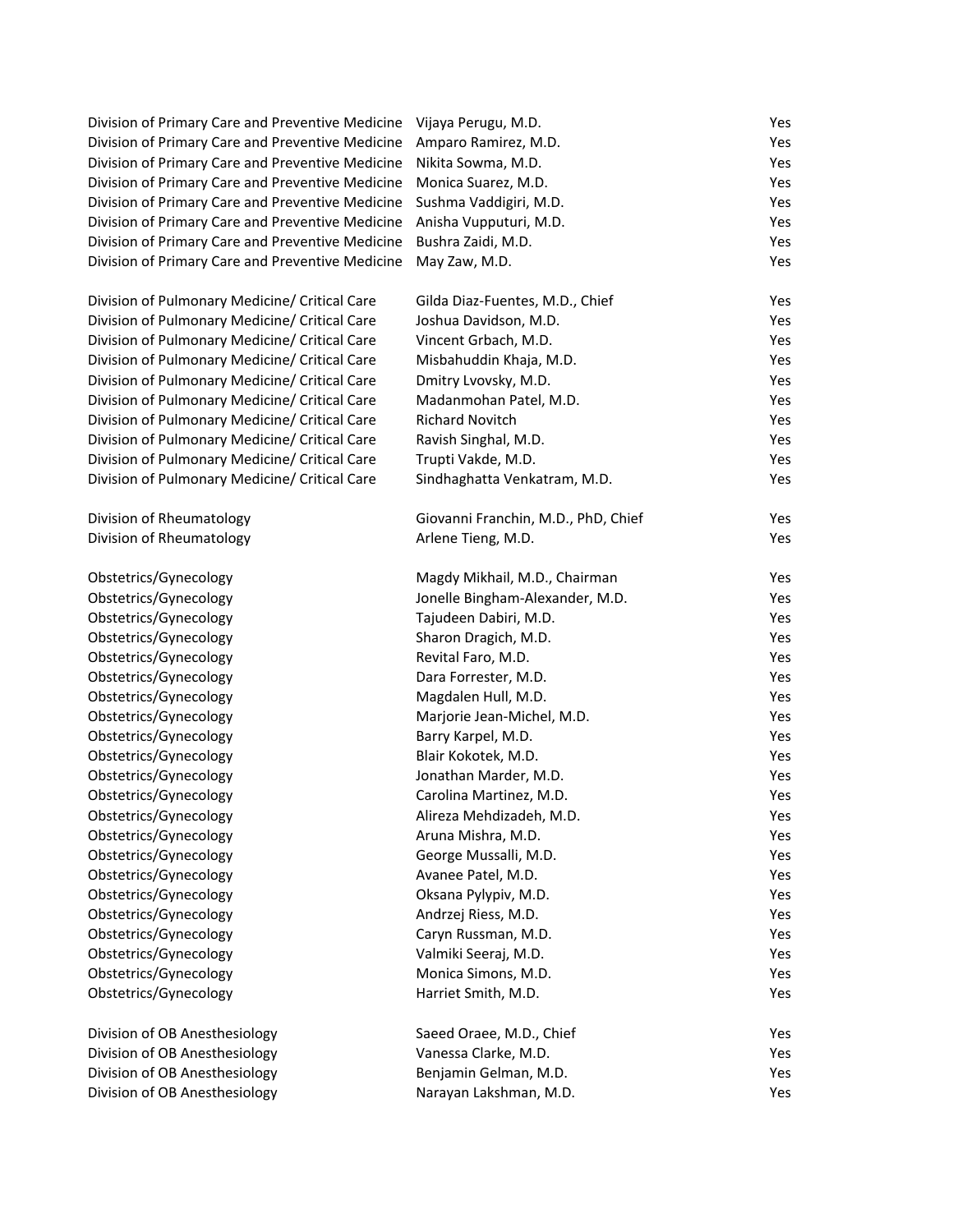| Division of OB Anesthesiology   | Bhupendra Modi, M.D.                 | Yes |
|---------------------------------|--------------------------------------|-----|
| Division of OB Anesthesiology   | Tova Sebaoun, M.D.                   | Yes |
| Division of OB Anesthesiology   | Asher Wang, M.D.                     | Yes |
| Division of Neonatology         | Barbara Russell, D.O., Chief         | Yes |
| Division of Neonatology         | Pratibha Ankola, M.D.                | Yes |
| Division of Neonatology         | Amna Asif, M.D.                      | Yes |
| Division of Neonatology         | Sagar Bhandary, M.D.                 | Yes |
| Division of Neonatology         | Laura Eismont, M.D.                  | Yes |
| Division of Neonatology         | Jennifer Horne, D.O.                 | Yes |
| Division of Neonatology         | Grecia Marte, M.D.                   | Yes |
| Division of Neonatology         | Aruna Pitchika, M.D.                 | Yes |
| Division of Neonatology         | Ramon Taveras, M.D.                  | Yes |
| Division of Neonatology         | Yves Verna, M.D.                     | Yes |
| Division of Hematology/Oncology | Dr. Kevin R. Jain, Chief             | Yes |
| Division of Hematology/Oncology | Dr. Sorab Gupta, M.D.                | Yes |
| Division of Hematology/Oncology | Dr. Ahmad Hanif, M.D.                | Yes |
| Division of Hematology/Oncology | Dr. Thanh-Ha Luong, M.D.             | Yes |
| Division of Hematology/Oncology | Dr. Valentina Moirangthem, M.D.      | Yes |
| Division of Hematology/Oncology | Dr. Zwi Schreiber, M.D.              | Yes |
|                                 |                                      | Yes |
| Ophthalmology                   | Martin Mayers, M.D., Chairman        | Yes |
| Ophthalmology                   | Scott Afran, M.D.                    | Yes |
| Ophthalmology                   | Nancy Blace, M.D., PhD               | Yes |
| Ophthalmology                   | Relly Chern, M.D.                    | Yes |
| Ophthalmology                   | Danielle Crane, O.D.                 | Yes |
| Ophthalmology                   | Eric Devore, O.D.                    | Yes |
| Ophthalmology                   | Tybee Eleff, O.D.                    | Yes |
| Ophthalmology                   | Alix Fleury, M.D.                    | Yes |
| Ophthalmology                   | Ilana Friedman, M.D.                 | Yes |
| Ophthalmology                   | Judith Gurland, M.D.                 | Yes |
| Ophthalmology                   | David Ketner, M.D.                   | Yes |
| Ophthalmology                   | Alanna Khattar-Sullivan, O.D.        | Yes |
| Ophthalmology                   | Nancy Laifer, O.D.                   | Yes |
| Ophthalmology                   | Simeon Lauer, M.D.                   | Yes |
| Ophthalmology                   | Nathan Nataneli, M.D.                | Yes |
| Ophthalmology                   | Alexis Pelowski, O.D.                | Yes |
| Ophthalmology                   | Shlomit Sandler, M.D.                | Yes |
| Ophthalmology                   | Asha Tadepalli, O.D.                 | Yes |
| Ophthalmology                   | Zimei Zhou, M.D., PhD                | Yes |
| Orthopaedics                    | Ira Kirschenbaum, M.D., Chairman     | Yes |
| Orthopaedics                    | Sepideh Baghian, M.D., Vice Chairman | Yes |
| Orthopaedics                    | Deborah Allen, M.D.                  | Yes |
| Orthopaedics                    | Joshua Auerbach, M.D.                | Yes |
| Orthopaedics                    | John Berra, D.O.                     | Yes |
| Orthopaedics                    | Karthikeyan Chinnakkannu, M.D.       | Yes |
| Orthopaedics                    | Yong Cho, D.P.M.                     | Yes |
|                                 |                                      |     |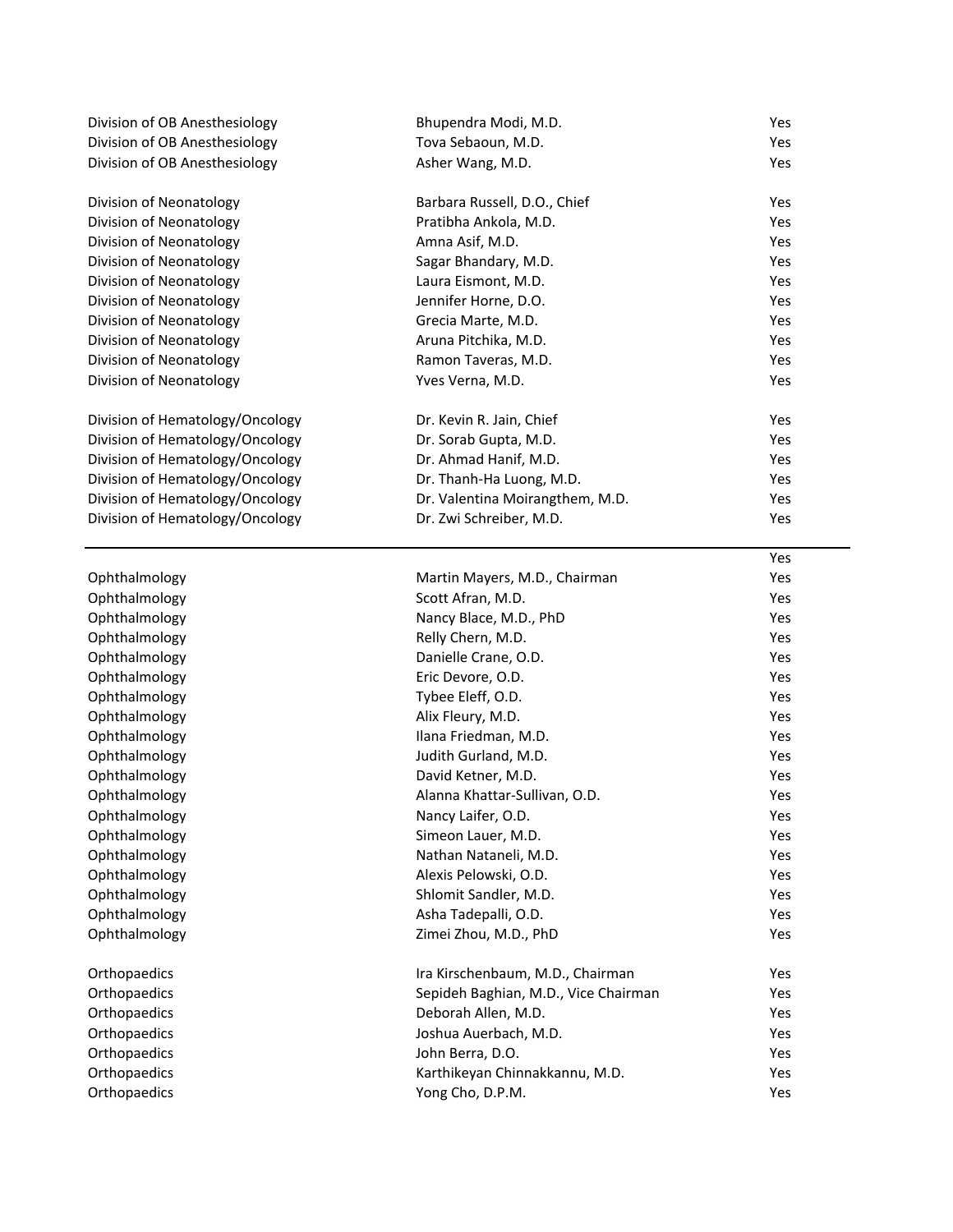| Orthopaedics | Ashok Dubey, M.D.                  | Yes |
|--------------|------------------------------------|-----|
| Orthopaedics | Fillip Findling, D.O.              | Yes |
| Orthopaedics | Aaron Glockenberg, D.P.M.          | Yes |
| Orthopaedics | Ronald Huang, M.D.                 | Yes |
| Orthopaedics | Jeffrey Knox, M.D.                 | Yes |
| Orthopaedics | Jason Lacher, D.P.M.               | Yes |
| Orthopaedics | Charles Lee, D.P.M.                | Yes |
| Orthopaedics | Jane Liu, M.D.                     | Yes |
| Orthopaedics | Jonathan Robinson, M.D.            | Yes |
| Orthopaedics | Danielle Scher, M.D.               | Yes |
| Orthopaedics | David Wong, D.P.M.                 | Yes |
|              |                                    |     |
| Pathology    | Muhammad Sulh, M.D., Director      | Yes |
| Pathology    | Fanyi Kong, M.D.                   | Yes |
| Pathology    | Han Win, M.D.                      | Yes |
| Pathology    | Fanyi Kong, M.D.                   | Yes |
| Pathology    | Danielle Pritchett, M.D.           | Yes |
|              |                                    |     |
| Pediatrics   | Peter Sherman, M.D., MPH, Chairman | Yes |
| Pediatrics   | Jane Fong, M.D., Vice Chairman     | Yes |
| Pediatrics   | Allison Atherly-Ward, M.D.         | Yes |
| Pediatrics   | Aisha Bobb-Semple, M.D.            | Yes |
| Pediatrics   | Sree Chirumamilla, M.D.            | Yes |
| Pediatrics   | Zozan Chweich, M.D.                | Yes |
| Pediatrics   | Ashutosh Das, M.D.                 | Yes |
| Pediatrics   | Howard M. Grodman, M.D.            | Yes |
| Pediatrics   | Luis Jimenez, M.D.                 | Yes |
| Pediatrics   | Sandipagu Peter Kant, M.D.         | Yes |
| Pediatrics   | Mira Kothari, M.D.                 | Yes |
| Pediatrics   | Cynthia Lewis, M.D.                | Yes |
| Pediatrics   | Jenny Lin, M.D.                    | Yes |
| Pediatrics   | Shalu Mahbubani, M.D.              | Yes |
| Pediatrics   | Savita Manwani, M.D.               | Yes |
| Pediatrics   | Zalak Patel, M.D.                  | Yes |
| Pediatrics   | Yudhistra Persaud, M.D.            | Yes |
| Pediatrics   | Justin Pick, M.D.                  | Yes |
| Pediatrics   | Murli Purswani, M.D.               | Yes |
| Pediatrics   | Erika Regalado, M.D.               | Yes |
| Pediatrics   | Firdous Rizvi, M.D.                | Yes |
| Pediatrics   | Joselyn Salvador-Sison, M.D.       | Yes |
| Pediatrics   | Mary See, M.D.                     | Yes |
| Pediatrics   | Yolaine St. Louis, M.D.            | Yes |
| Pediatrics   | Nandita Sugandhi, M.D.             | Yes |
| Pediatrics   | Douglas Waite, M.D.                | Yes |
| Pediatrics   | Wendy Zapata, D.O.                 | Yes |
|              |                                    | Yes |
| Psychiatry   | Ketki Shah, MD, Chairman           | Yes |
| Psychiatry   | Maheen Abbasi, M.D.                | Yes |
| Psychiatry   | Richard Arenson, M.D.              | Yes |
|              |                                    |     |
| Psychiatry   | Monica Badillo, M.D.               | Yes |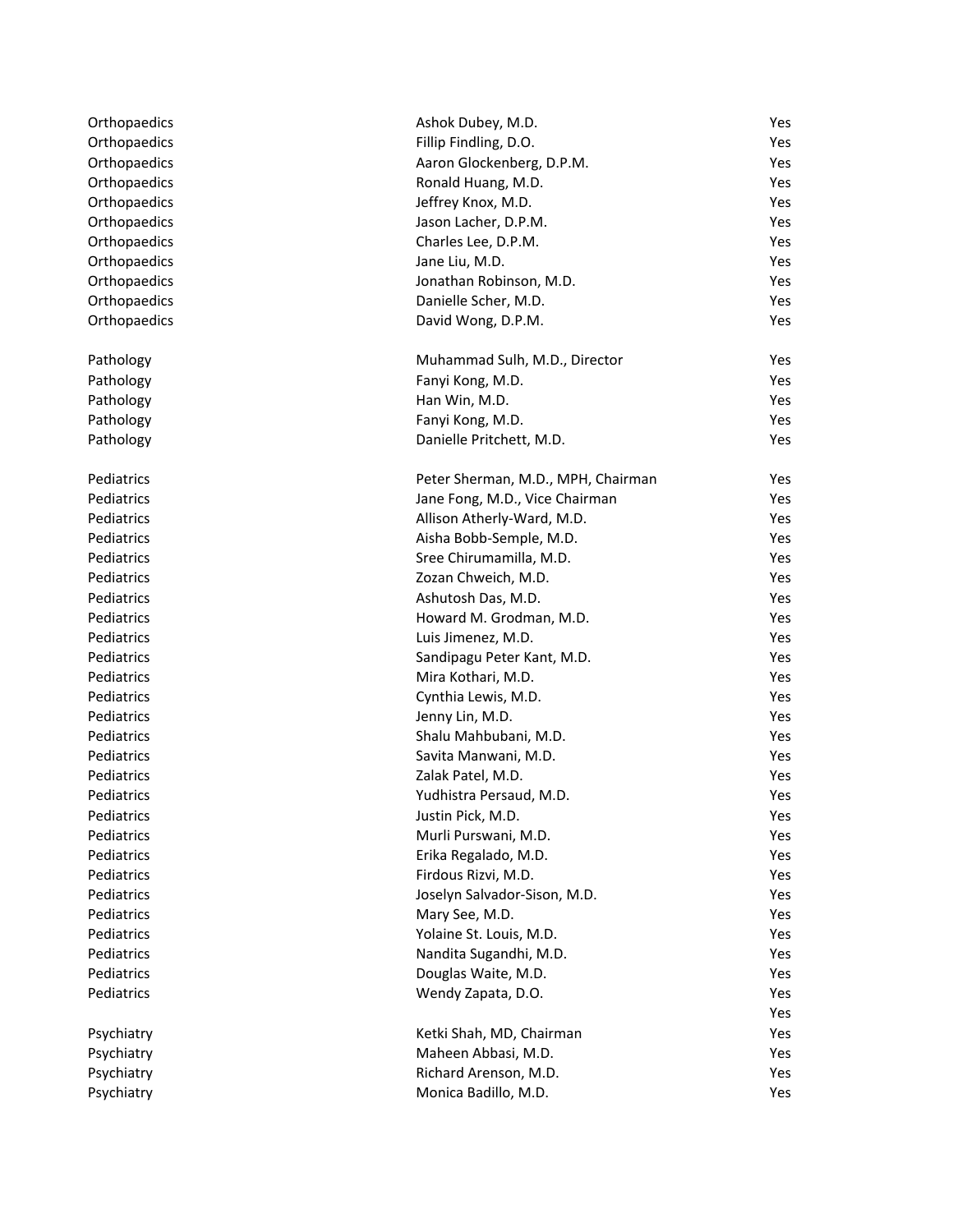| Psychiatry<br>Upendra Bhatt, M.D.<br>Yes<br>Yes<br>Psychiatry<br>Carlos Carvajal, M.D.<br>Psychiatry<br>Jayanta Chowdhury, M.D.<br>Yes<br>Psychiatry<br>Maliha Desmuhk, M.D.<br>Yes<br>Psychiatry<br>Andreas Evdokas, Ph.D.<br>Yes<br>Psychiatry<br>Mohammad Eldefrawi, M.D.<br>Yes<br>Miriam Ewaskio, M.D.<br>Psychiatry<br>Yes<br>Psychiatry<br>Moronkeji Fagbemi, M.D.<br>Yes<br>Monika Gashi, M.D.<br>Psychiatry<br>Yes<br>Eliseo Go, M.D.<br>Yes<br>Psychiatry<br>Shana Grover, Ph.D.<br>Psychiatry<br>Yes<br>Sasidhar Gunturu, M.D.<br>Psychiatry<br>Yes<br>Psychiatry<br>Marilena Jennings, M.D.<br>Yes<br>Psychiatry<br>Ali Khadivi, Ph.D.<br>Yes<br>Psychiatry<br>Jorge Kirschtein, M.D.<br>Yes<br>Psychiatry<br>Panagiota Korenis, M.D.<br>Yes<br>Vicente Liz-Defillo, M.D.<br>Psychiatry<br>Yes<br>Venkateshwara Makkala, M.D.<br>Psychiatry<br>Yes<br>Psychiatry<br>Adriana Mateoc, M.D.<br>Yes<br>Psychiatry<br>Aos Mohammad Ameen, M.D.<br>Yes<br>Psychiatry<br>Kingsley Nwokeji, M.D.<br>Yes<br>Psychiatry<br>Rajesh Patel, M.D.<br>Yes<br>Charles Ramesar, M.D.<br>Psychiatry<br>Yes<br>Arturo Sanchez-Lacay, M.D.<br>Psychiatry<br>Yes<br>Psychiatry<br>Bibiana Susaimanickam, M.D.<br>Yes<br>Psychiatry<br>Reza Taghavi, M.D.<br>Yes<br>Yes<br>Psychiatry<br>Frozan Walyzada, M.D.<br>Psychiatry<br>Alicia Wiggins, M.D.<br>Yes<br>Rachel Wolfe, Ph.D.<br>Yes<br>Psychiatry<br>Dax Wolford, M.D.<br>Psychiatry<br>Yes<br>Michael Lombino, M.D., Chairman<br>Yes<br>Radiology<br>Radiology<br>Charbel Ishak, M.D., MBA, Vice Chairman<br>Yes<br>Radiology<br>Salomon Blutreich, M.D.<br>Yes<br>Radiology<br>George Bolotin, M.D.<br>Yes<br>Radiology<br>Bruce Campbell, M.D.<br>Yes<br>Radiology<br>Albert Chang, M.D.<br>Yes<br>Radiology<br>Howard Gelber, M.D.<br>Yes<br>Radiology<br>David Hunte, M.D.<br>Yes<br>Radiology<br>Gary Kronfeld, M.D.<br>Yes<br>Adam Mizrachi, M.D.<br>Radiology<br>Yes<br>Rena Shabalova, D.O.<br>Radiology<br>Yes<br>Radiology<br>Wen Wang, M.D.<br>Yes<br>William Lois, M.D., Chairman<br>Yes<br>Surgery<br>Ajay Shah, M.D. Vice Chairman<br>Yes<br>Surgery<br>Joshua Burack, M.D.<br>Yes<br>Surgery<br>Susan Chung, M.D.<br>Yes<br>Surgery | Psychiatry | Ferdinand Banez, M.D. | Yes |
|-------------------------------------------------------------------------------------------------------------------------------------------------------------------------------------------------------------------------------------------------------------------------------------------------------------------------------------------------------------------------------------------------------------------------------------------------------------------------------------------------------------------------------------------------------------------------------------------------------------------------------------------------------------------------------------------------------------------------------------------------------------------------------------------------------------------------------------------------------------------------------------------------------------------------------------------------------------------------------------------------------------------------------------------------------------------------------------------------------------------------------------------------------------------------------------------------------------------------------------------------------------------------------------------------------------------------------------------------------------------------------------------------------------------------------------------------------------------------------------------------------------------------------------------------------------------------------------------------------------------------------------------------------------------------------------------------------------------------------------------------------------------------------------------------------------------------------------------------------------------------------------------------------------------------------------------------------------------------------------------------------------------------------------------------------------------------------------------------------------------------------------------------------------------------------------------------|------------|-----------------------|-----|
|                                                                                                                                                                                                                                                                                                                                                                                                                                                                                                                                                                                                                                                                                                                                                                                                                                                                                                                                                                                                                                                                                                                                                                                                                                                                                                                                                                                                                                                                                                                                                                                                                                                                                                                                                                                                                                                                                                                                                                                                                                                                                                                                                                                                 |            |                       |     |
|                                                                                                                                                                                                                                                                                                                                                                                                                                                                                                                                                                                                                                                                                                                                                                                                                                                                                                                                                                                                                                                                                                                                                                                                                                                                                                                                                                                                                                                                                                                                                                                                                                                                                                                                                                                                                                                                                                                                                                                                                                                                                                                                                                                                 |            |                       |     |
|                                                                                                                                                                                                                                                                                                                                                                                                                                                                                                                                                                                                                                                                                                                                                                                                                                                                                                                                                                                                                                                                                                                                                                                                                                                                                                                                                                                                                                                                                                                                                                                                                                                                                                                                                                                                                                                                                                                                                                                                                                                                                                                                                                                                 |            |                       |     |
|                                                                                                                                                                                                                                                                                                                                                                                                                                                                                                                                                                                                                                                                                                                                                                                                                                                                                                                                                                                                                                                                                                                                                                                                                                                                                                                                                                                                                                                                                                                                                                                                                                                                                                                                                                                                                                                                                                                                                                                                                                                                                                                                                                                                 |            |                       |     |
|                                                                                                                                                                                                                                                                                                                                                                                                                                                                                                                                                                                                                                                                                                                                                                                                                                                                                                                                                                                                                                                                                                                                                                                                                                                                                                                                                                                                                                                                                                                                                                                                                                                                                                                                                                                                                                                                                                                                                                                                                                                                                                                                                                                                 |            |                       |     |
|                                                                                                                                                                                                                                                                                                                                                                                                                                                                                                                                                                                                                                                                                                                                                                                                                                                                                                                                                                                                                                                                                                                                                                                                                                                                                                                                                                                                                                                                                                                                                                                                                                                                                                                                                                                                                                                                                                                                                                                                                                                                                                                                                                                                 |            |                       |     |
|                                                                                                                                                                                                                                                                                                                                                                                                                                                                                                                                                                                                                                                                                                                                                                                                                                                                                                                                                                                                                                                                                                                                                                                                                                                                                                                                                                                                                                                                                                                                                                                                                                                                                                                                                                                                                                                                                                                                                                                                                                                                                                                                                                                                 |            |                       |     |
|                                                                                                                                                                                                                                                                                                                                                                                                                                                                                                                                                                                                                                                                                                                                                                                                                                                                                                                                                                                                                                                                                                                                                                                                                                                                                                                                                                                                                                                                                                                                                                                                                                                                                                                                                                                                                                                                                                                                                                                                                                                                                                                                                                                                 |            |                       |     |
|                                                                                                                                                                                                                                                                                                                                                                                                                                                                                                                                                                                                                                                                                                                                                                                                                                                                                                                                                                                                                                                                                                                                                                                                                                                                                                                                                                                                                                                                                                                                                                                                                                                                                                                                                                                                                                                                                                                                                                                                                                                                                                                                                                                                 |            |                       |     |
|                                                                                                                                                                                                                                                                                                                                                                                                                                                                                                                                                                                                                                                                                                                                                                                                                                                                                                                                                                                                                                                                                                                                                                                                                                                                                                                                                                                                                                                                                                                                                                                                                                                                                                                                                                                                                                                                                                                                                                                                                                                                                                                                                                                                 |            |                       |     |
|                                                                                                                                                                                                                                                                                                                                                                                                                                                                                                                                                                                                                                                                                                                                                                                                                                                                                                                                                                                                                                                                                                                                                                                                                                                                                                                                                                                                                                                                                                                                                                                                                                                                                                                                                                                                                                                                                                                                                                                                                                                                                                                                                                                                 |            |                       |     |
|                                                                                                                                                                                                                                                                                                                                                                                                                                                                                                                                                                                                                                                                                                                                                                                                                                                                                                                                                                                                                                                                                                                                                                                                                                                                                                                                                                                                                                                                                                                                                                                                                                                                                                                                                                                                                                                                                                                                                                                                                                                                                                                                                                                                 |            |                       |     |
|                                                                                                                                                                                                                                                                                                                                                                                                                                                                                                                                                                                                                                                                                                                                                                                                                                                                                                                                                                                                                                                                                                                                                                                                                                                                                                                                                                                                                                                                                                                                                                                                                                                                                                                                                                                                                                                                                                                                                                                                                                                                                                                                                                                                 |            |                       |     |
|                                                                                                                                                                                                                                                                                                                                                                                                                                                                                                                                                                                                                                                                                                                                                                                                                                                                                                                                                                                                                                                                                                                                                                                                                                                                                                                                                                                                                                                                                                                                                                                                                                                                                                                                                                                                                                                                                                                                                                                                                                                                                                                                                                                                 |            |                       |     |
|                                                                                                                                                                                                                                                                                                                                                                                                                                                                                                                                                                                                                                                                                                                                                                                                                                                                                                                                                                                                                                                                                                                                                                                                                                                                                                                                                                                                                                                                                                                                                                                                                                                                                                                                                                                                                                                                                                                                                                                                                                                                                                                                                                                                 |            |                       |     |
|                                                                                                                                                                                                                                                                                                                                                                                                                                                                                                                                                                                                                                                                                                                                                                                                                                                                                                                                                                                                                                                                                                                                                                                                                                                                                                                                                                                                                                                                                                                                                                                                                                                                                                                                                                                                                                                                                                                                                                                                                                                                                                                                                                                                 |            |                       |     |
|                                                                                                                                                                                                                                                                                                                                                                                                                                                                                                                                                                                                                                                                                                                                                                                                                                                                                                                                                                                                                                                                                                                                                                                                                                                                                                                                                                                                                                                                                                                                                                                                                                                                                                                                                                                                                                                                                                                                                                                                                                                                                                                                                                                                 |            |                       |     |
|                                                                                                                                                                                                                                                                                                                                                                                                                                                                                                                                                                                                                                                                                                                                                                                                                                                                                                                                                                                                                                                                                                                                                                                                                                                                                                                                                                                                                                                                                                                                                                                                                                                                                                                                                                                                                                                                                                                                                                                                                                                                                                                                                                                                 |            |                       |     |
|                                                                                                                                                                                                                                                                                                                                                                                                                                                                                                                                                                                                                                                                                                                                                                                                                                                                                                                                                                                                                                                                                                                                                                                                                                                                                                                                                                                                                                                                                                                                                                                                                                                                                                                                                                                                                                                                                                                                                                                                                                                                                                                                                                                                 |            |                       |     |
|                                                                                                                                                                                                                                                                                                                                                                                                                                                                                                                                                                                                                                                                                                                                                                                                                                                                                                                                                                                                                                                                                                                                                                                                                                                                                                                                                                                                                                                                                                                                                                                                                                                                                                                                                                                                                                                                                                                                                                                                                                                                                                                                                                                                 |            |                       |     |
|                                                                                                                                                                                                                                                                                                                                                                                                                                                                                                                                                                                                                                                                                                                                                                                                                                                                                                                                                                                                                                                                                                                                                                                                                                                                                                                                                                                                                                                                                                                                                                                                                                                                                                                                                                                                                                                                                                                                                                                                                                                                                                                                                                                                 |            |                       |     |
|                                                                                                                                                                                                                                                                                                                                                                                                                                                                                                                                                                                                                                                                                                                                                                                                                                                                                                                                                                                                                                                                                                                                                                                                                                                                                                                                                                                                                                                                                                                                                                                                                                                                                                                                                                                                                                                                                                                                                                                                                                                                                                                                                                                                 |            |                       |     |
|                                                                                                                                                                                                                                                                                                                                                                                                                                                                                                                                                                                                                                                                                                                                                                                                                                                                                                                                                                                                                                                                                                                                                                                                                                                                                                                                                                                                                                                                                                                                                                                                                                                                                                                                                                                                                                                                                                                                                                                                                                                                                                                                                                                                 |            |                       |     |
|                                                                                                                                                                                                                                                                                                                                                                                                                                                                                                                                                                                                                                                                                                                                                                                                                                                                                                                                                                                                                                                                                                                                                                                                                                                                                                                                                                                                                                                                                                                                                                                                                                                                                                                                                                                                                                                                                                                                                                                                                                                                                                                                                                                                 |            |                       |     |
|                                                                                                                                                                                                                                                                                                                                                                                                                                                                                                                                                                                                                                                                                                                                                                                                                                                                                                                                                                                                                                                                                                                                                                                                                                                                                                                                                                                                                                                                                                                                                                                                                                                                                                                                                                                                                                                                                                                                                                                                                                                                                                                                                                                                 |            |                       |     |
|                                                                                                                                                                                                                                                                                                                                                                                                                                                                                                                                                                                                                                                                                                                                                                                                                                                                                                                                                                                                                                                                                                                                                                                                                                                                                                                                                                                                                                                                                                                                                                                                                                                                                                                                                                                                                                                                                                                                                                                                                                                                                                                                                                                                 |            |                       |     |
|                                                                                                                                                                                                                                                                                                                                                                                                                                                                                                                                                                                                                                                                                                                                                                                                                                                                                                                                                                                                                                                                                                                                                                                                                                                                                                                                                                                                                                                                                                                                                                                                                                                                                                                                                                                                                                                                                                                                                                                                                                                                                                                                                                                                 |            |                       |     |
|                                                                                                                                                                                                                                                                                                                                                                                                                                                                                                                                                                                                                                                                                                                                                                                                                                                                                                                                                                                                                                                                                                                                                                                                                                                                                                                                                                                                                                                                                                                                                                                                                                                                                                                                                                                                                                                                                                                                                                                                                                                                                                                                                                                                 |            |                       |     |
|                                                                                                                                                                                                                                                                                                                                                                                                                                                                                                                                                                                                                                                                                                                                                                                                                                                                                                                                                                                                                                                                                                                                                                                                                                                                                                                                                                                                                                                                                                                                                                                                                                                                                                                                                                                                                                                                                                                                                                                                                                                                                                                                                                                                 |            |                       |     |
|                                                                                                                                                                                                                                                                                                                                                                                                                                                                                                                                                                                                                                                                                                                                                                                                                                                                                                                                                                                                                                                                                                                                                                                                                                                                                                                                                                                                                                                                                                                                                                                                                                                                                                                                                                                                                                                                                                                                                                                                                                                                                                                                                                                                 |            |                       |     |
|                                                                                                                                                                                                                                                                                                                                                                                                                                                                                                                                                                                                                                                                                                                                                                                                                                                                                                                                                                                                                                                                                                                                                                                                                                                                                                                                                                                                                                                                                                                                                                                                                                                                                                                                                                                                                                                                                                                                                                                                                                                                                                                                                                                                 |            |                       |     |
|                                                                                                                                                                                                                                                                                                                                                                                                                                                                                                                                                                                                                                                                                                                                                                                                                                                                                                                                                                                                                                                                                                                                                                                                                                                                                                                                                                                                                                                                                                                                                                                                                                                                                                                                                                                                                                                                                                                                                                                                                                                                                                                                                                                                 |            |                       |     |
|                                                                                                                                                                                                                                                                                                                                                                                                                                                                                                                                                                                                                                                                                                                                                                                                                                                                                                                                                                                                                                                                                                                                                                                                                                                                                                                                                                                                                                                                                                                                                                                                                                                                                                                                                                                                                                                                                                                                                                                                                                                                                                                                                                                                 |            |                       |     |
|                                                                                                                                                                                                                                                                                                                                                                                                                                                                                                                                                                                                                                                                                                                                                                                                                                                                                                                                                                                                                                                                                                                                                                                                                                                                                                                                                                                                                                                                                                                                                                                                                                                                                                                                                                                                                                                                                                                                                                                                                                                                                                                                                                                                 |            |                       |     |
|                                                                                                                                                                                                                                                                                                                                                                                                                                                                                                                                                                                                                                                                                                                                                                                                                                                                                                                                                                                                                                                                                                                                                                                                                                                                                                                                                                                                                                                                                                                                                                                                                                                                                                                                                                                                                                                                                                                                                                                                                                                                                                                                                                                                 |            |                       |     |
|                                                                                                                                                                                                                                                                                                                                                                                                                                                                                                                                                                                                                                                                                                                                                                                                                                                                                                                                                                                                                                                                                                                                                                                                                                                                                                                                                                                                                                                                                                                                                                                                                                                                                                                                                                                                                                                                                                                                                                                                                                                                                                                                                                                                 |            |                       |     |
|                                                                                                                                                                                                                                                                                                                                                                                                                                                                                                                                                                                                                                                                                                                                                                                                                                                                                                                                                                                                                                                                                                                                                                                                                                                                                                                                                                                                                                                                                                                                                                                                                                                                                                                                                                                                                                                                                                                                                                                                                                                                                                                                                                                                 |            |                       |     |
|                                                                                                                                                                                                                                                                                                                                                                                                                                                                                                                                                                                                                                                                                                                                                                                                                                                                                                                                                                                                                                                                                                                                                                                                                                                                                                                                                                                                                                                                                                                                                                                                                                                                                                                                                                                                                                                                                                                                                                                                                                                                                                                                                                                                 |            |                       |     |
|                                                                                                                                                                                                                                                                                                                                                                                                                                                                                                                                                                                                                                                                                                                                                                                                                                                                                                                                                                                                                                                                                                                                                                                                                                                                                                                                                                                                                                                                                                                                                                                                                                                                                                                                                                                                                                                                                                                                                                                                                                                                                                                                                                                                 |            |                       |     |
|                                                                                                                                                                                                                                                                                                                                                                                                                                                                                                                                                                                                                                                                                                                                                                                                                                                                                                                                                                                                                                                                                                                                                                                                                                                                                                                                                                                                                                                                                                                                                                                                                                                                                                                                                                                                                                                                                                                                                                                                                                                                                                                                                                                                 |            |                       |     |
|                                                                                                                                                                                                                                                                                                                                                                                                                                                                                                                                                                                                                                                                                                                                                                                                                                                                                                                                                                                                                                                                                                                                                                                                                                                                                                                                                                                                                                                                                                                                                                                                                                                                                                                                                                                                                                                                                                                                                                                                                                                                                                                                                                                                 |            |                       |     |
|                                                                                                                                                                                                                                                                                                                                                                                                                                                                                                                                                                                                                                                                                                                                                                                                                                                                                                                                                                                                                                                                                                                                                                                                                                                                                                                                                                                                                                                                                                                                                                                                                                                                                                                                                                                                                                                                                                                                                                                                                                                                                                                                                                                                 |            |                       |     |
|                                                                                                                                                                                                                                                                                                                                                                                                                                                                                                                                                                                                                                                                                                                                                                                                                                                                                                                                                                                                                                                                                                                                                                                                                                                                                                                                                                                                                                                                                                                                                                                                                                                                                                                                                                                                                                                                                                                                                                                                                                                                                                                                                                                                 |            |                       |     |
|                                                                                                                                                                                                                                                                                                                                                                                                                                                                                                                                                                                                                                                                                                                                                                                                                                                                                                                                                                                                                                                                                                                                                                                                                                                                                                                                                                                                                                                                                                                                                                                                                                                                                                                                                                                                                                                                                                                                                                                                                                                                                                                                                                                                 |            |                       |     |
|                                                                                                                                                                                                                                                                                                                                                                                                                                                                                                                                                                                                                                                                                                                                                                                                                                                                                                                                                                                                                                                                                                                                                                                                                                                                                                                                                                                                                                                                                                                                                                                                                                                                                                                                                                                                                                                                                                                                                                                                                                                                                                                                                                                                 |            |                       |     |
|                                                                                                                                                                                                                                                                                                                                                                                                                                                                                                                                                                                                                                                                                                                                                                                                                                                                                                                                                                                                                                                                                                                                                                                                                                                                                                                                                                                                                                                                                                                                                                                                                                                                                                                                                                                                                                                                                                                                                                                                                                                                                                                                                                                                 |            |                       |     |